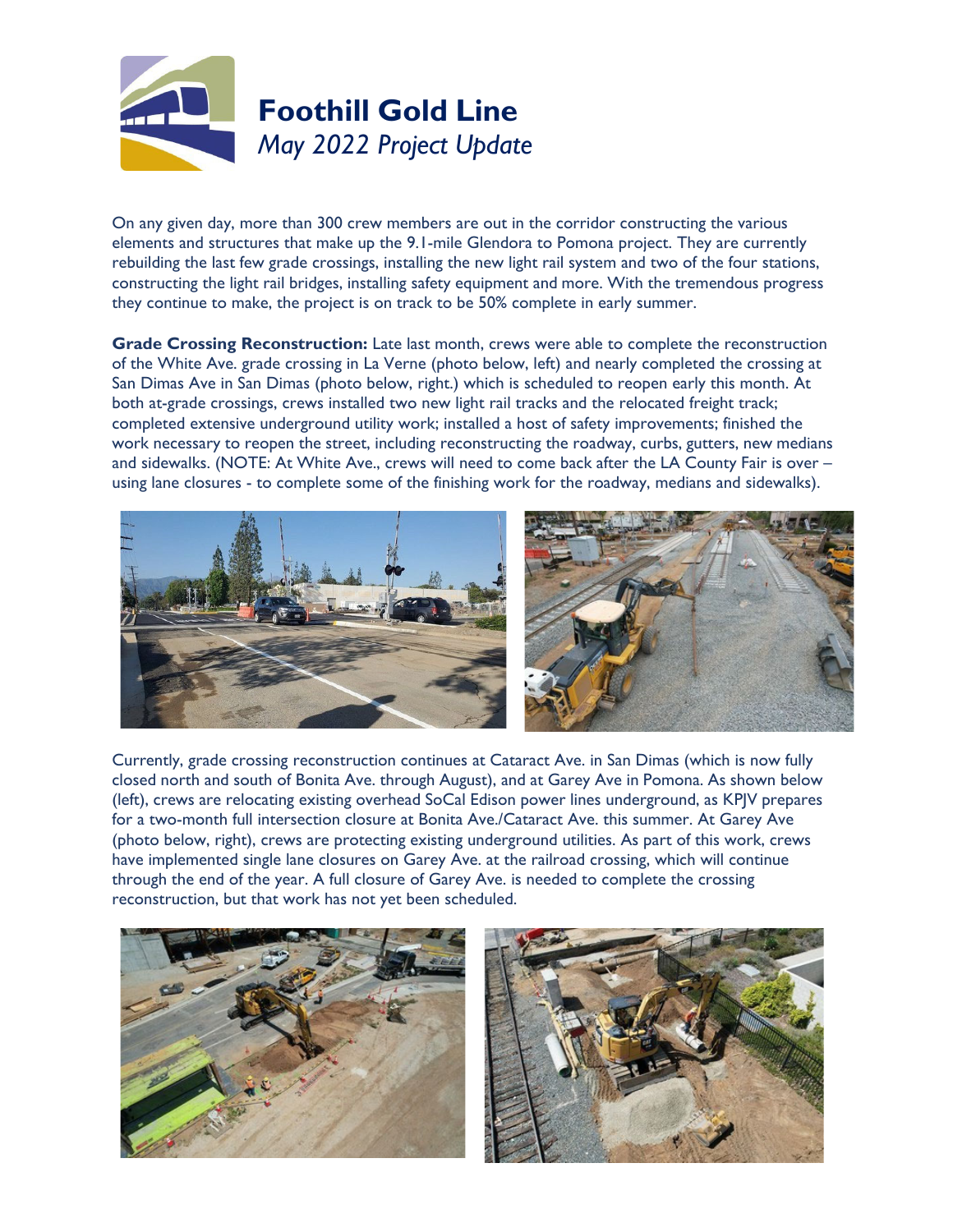Looking ahead, work will be underway this month and in early June in Glendora near the Foothill Blvd./Grand Ave. intersection and on Route 66 under the light rail bridge, and in San Dimas/La Verne at the San Dimas Canyon Rd. grade crossing.

Near the intersection of Foothill Blvd./Grand Ave. in Glendora, crews have just initiated a long-term reconfiguration of traffic lanes on both streets near the intersection to maintain traffic movement in all directions as the light rail bridge is built over the intersection in the coming months. Expect delays through this area starting the first week of the month and continuing through December 2022. NOTE: A full closure of the intersection will be needed later this year, and a notice will be distributed.

In addition, on May 9, crews will begin major reconstruction of the San Dimas Canyon Rd. grade crossing (north of Arrow Hwy.) in San Dimas/La Verne. This work follows a short, two-week closure that took place in late 2021 to relocate the freight track through the crossing and requires a full closure of the street at the crossing for approximately five and a half months.

Finally, on the evening of Thursday, June 2, Route 66 between Hunters Trail and Compromise Line Rd. (just west of Lone Hill Ave.) in Glendora is scheduled to be fully closed to all traffic (vehicular and pedestrian) for one night to place concrete for the Route 66 light rail bridge, currently under construction.

**Station Construction:** Work continues to be underway on the Glendora and La Verne stations and will be underway soon at the San Dimas and Pomona stations. All light rail stations from Glendora to Pomona will be center platform stations with light rail tracks on both sides.

In Glendora, crews continue to make progress constructing the platform for the future Glendora Station (photo below, left). Crews recently completed concrete pours for most of the platform deck and continue to install conduit for the future ticket vending machines on both ends of the platform. Once that conduit work is completed, crews will pour concrete at both ends of the platform to complete the deck. Additionally, at the site of the future Glendora station parking facility (south of the station and shown below, right), crews removed the remaining vacated building. In its place in the future will be a surface parking lot with amenities for riders arriving by bus, walking, bicycle and drop-off.



Within the corridor between E St. and White Ave. in La Verne, crews recently began constructing the foundation for the future La Verne station platform. As seen in the photo below (left), crews are installing steel rebar and form panels before pouring concrete in sections to complete the platform foundation. And, at the site of the future parking facility for the Pomona station, crews recently completed the demolition of the last vacated building that was purchased as part of the project (photo below, right). In its place in the future will be a surface parking lot with amenities for riders arriving by bus, walking, bicycle and drop-off.

*It is easy to* s*tay updated on the Foothill Gold Line. Sign up to receive construction alerts and E-News Updates on the project at - www.foothillgoldline.org*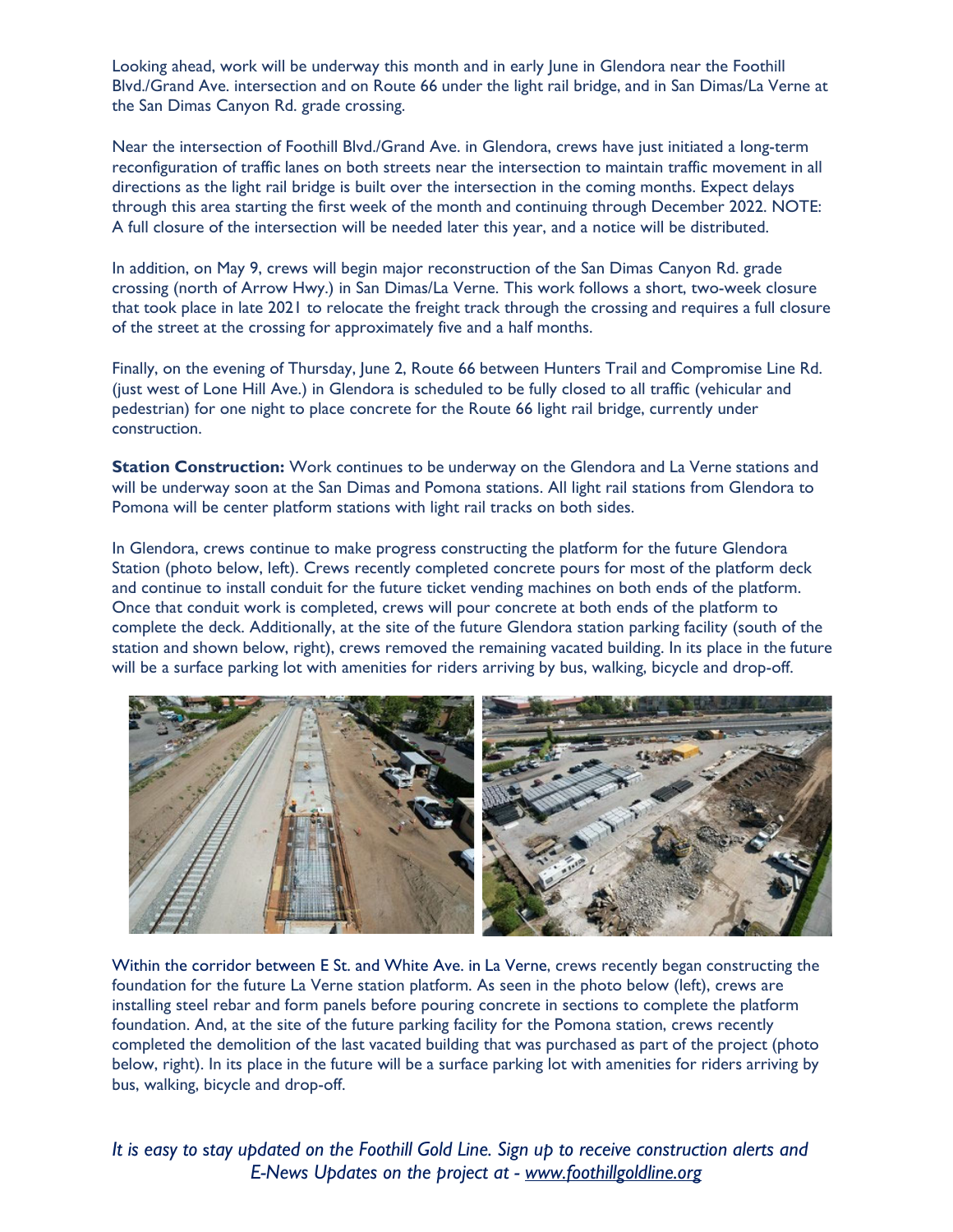

**Nineteen Bridges:** Nineteen bridges are being built new or renovated as part of the Glendora to Pomona project segment. As of this month, all of the freight bridges and one of the light rail bridges are complete, and work is well underway on the remaining light rail bridges.

While most of the light rail bridgework underway will provide passage for the trains to cross channels and waterways, below are updates on the four new light rail bridges that will cross major city streets all of which are required by the California Public Utilities Commission (CPUC) to improve safety for both the new light rail system and city streets. All four are now underway and on schedule to be completed late this year or early next year.

**Foothill Blvd./Grand Ave. Bridge (Glendora):** With both abutments (the supports at the ends of the bridge) completed, crews continue to focus their efforts on constructing the west and east approaches that lead up to the new light rail bridge. Each approach is about 1,300 feet long.

At the west approach, which has been under construction since last summer, crews are currently constructing the foundations for the sound walls. When ready, the sound wall panels will be installed along the length of the approach. Sound walls will also be installed for the east approach in the future.





Across the intersection, the east approach for the bridge (photos above) continue to take shape as crews construct the retaining walls. The retaining walls for both approaches consist of custom form panels that feature the project's citrus design.

In the near future, crews will begin constructing the falsework (the temporary support for the superstructure as it is built across the street). Ahead of that work, crews recently reconfiguring the traffic lanes on Foothill Blvd. and Grand Ave. near the intersection to maintain traffic flow in all directions during the falsework installation and bridge construction.

*It is easy to* s*tay updated on the Foothill Gold Line. Sign up to receive construction alerts and E-News Updates on the project at - www.foothillgoldline.org*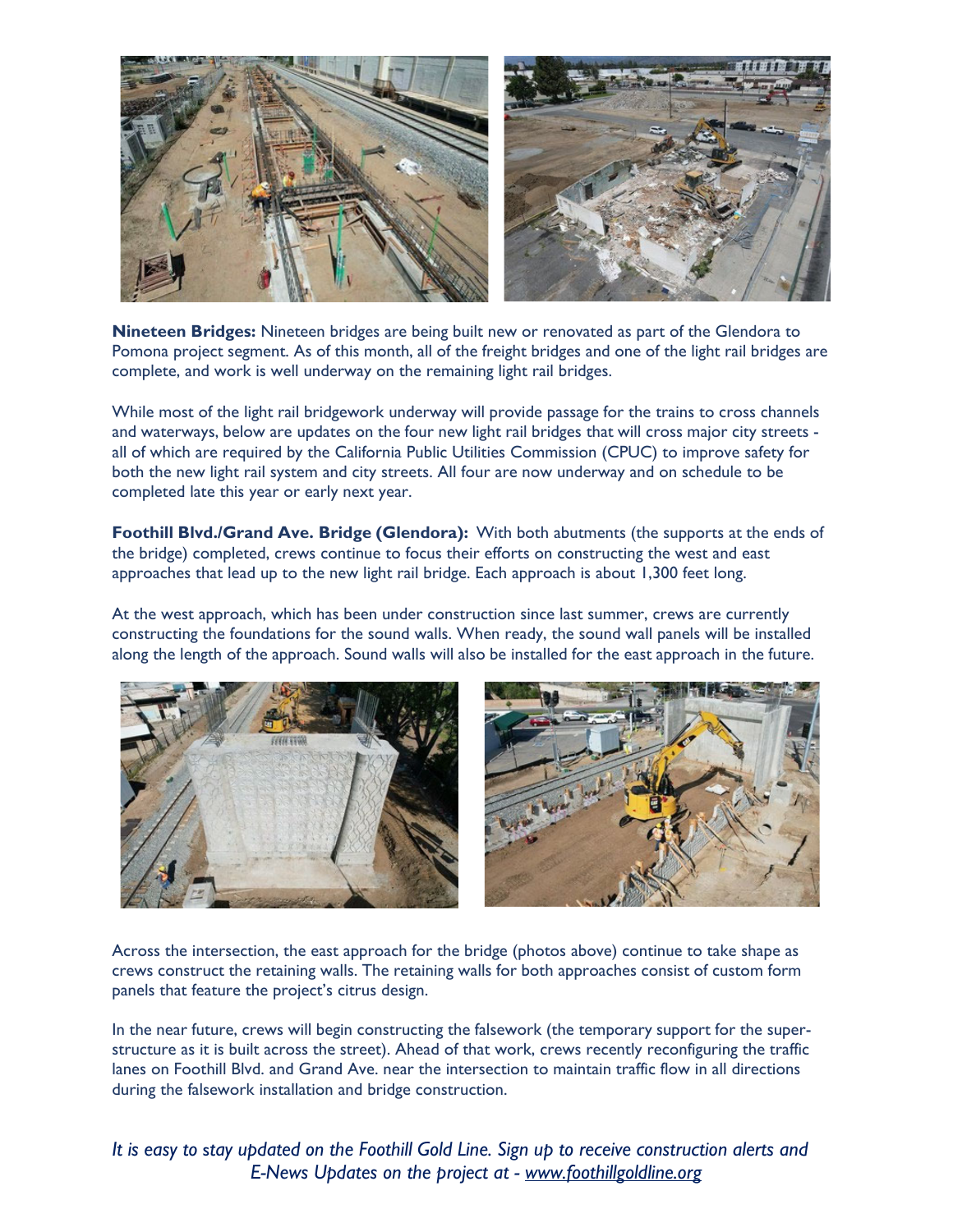**Route 66 Bridge (Glendora)**: Construction of the falsework, west abutment and west approach continue to be underway for the future light rail bridge over Route 66 in Glendora. The falsework is the temporary support for the super-structure as it is built across the street. As seen in the photos below, the falsework now spans from abutment to abutment over Route 66. Once the falsework is in place, crews will begin constructing the super-structure.

During the falsework installation and some of the bridge construction, nightly intermittent lane or bidirectional closures of Route 66 between Hunters Trail and Compromise Line Rd. are taking place. This will continue through September; and as explained above, there will be a full nighttime closure of Route 66 on the night of Thursday, June 2.



**Lone Hill Ave. Bridge (Glendora):** With the center columns and both abutments completed, crews are now focused on assembling and installing the falsework over Lone Hill Ave. The falsework is the temporary support for the super-structure as it is built across the street and is made up of a combination of steel and wood beams. Crews are currently assembling the parts for the falsework onsite (photos below). Once in place, the falsework will span from abutment to abutment.



Construction will continue on the Lone Hill Ave. bridge through the end of 2022, with long-term lane closures and a few days of full street closures ahead.

**Bonita Ave./Cataract Ave. Bridge (San Dimas)**: Crews continue to make good progress on the future light rail bridge over the Bonita Ave./Cataract Ave. intersection in San Dimas. Following April's successful concrete pour for the internal portion of the super-structure, crews completing the same process (installing rebar and forms and then placing concrete) for the deck of the super-structure, as seen in the photo below (left).

Once the concrete of the deck cured, crews moved on to the next phase of work - to strengthen the super-structure. As seen in the photo below (right), this process involves running steel cables through